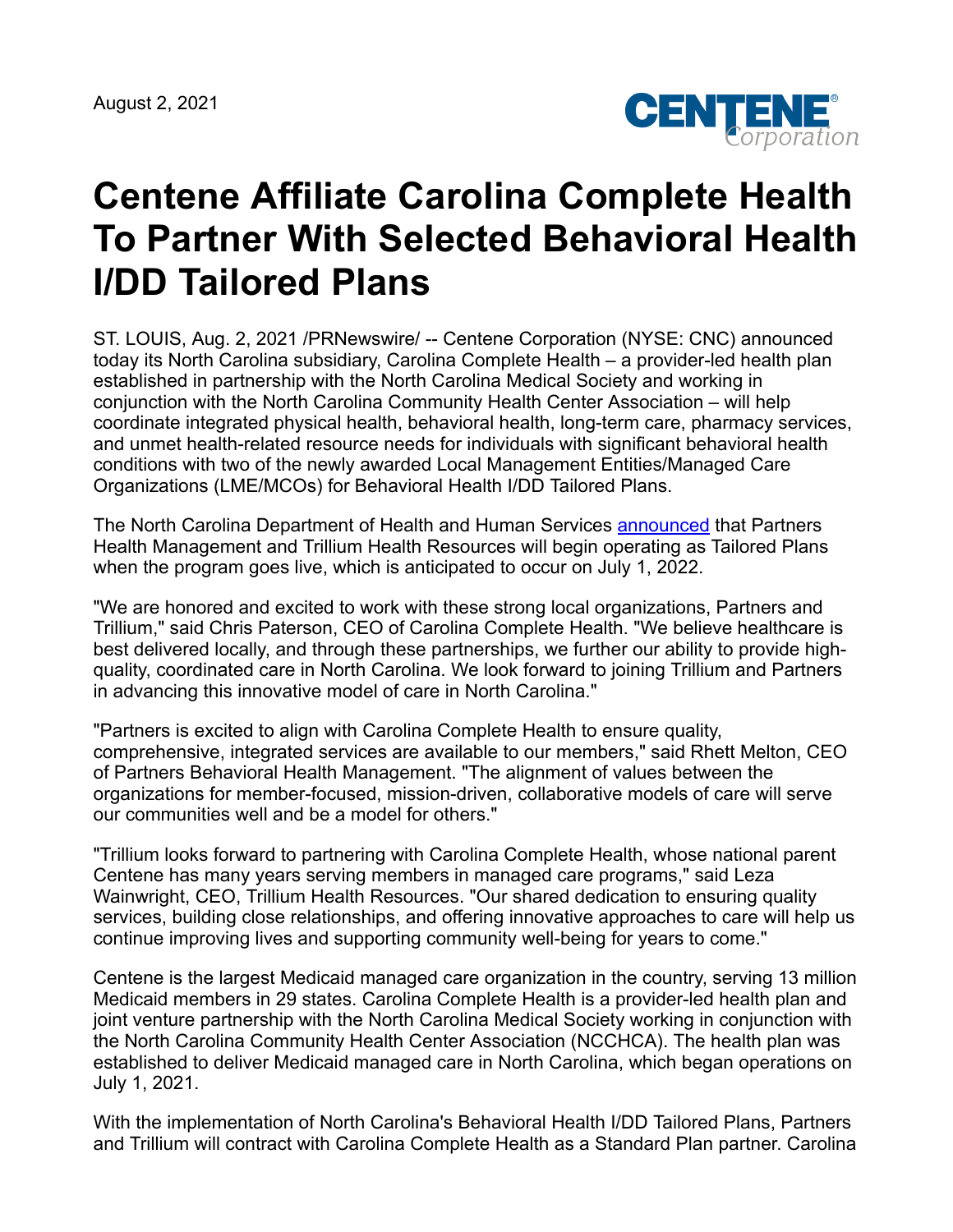Complete Health will assist with care management, utilization management, and network contracting and provider relations – primarily related to physical health – to individuals with serious mental illness, serious emotional disturbance, severe substance use disorder, intellectual/developmental disability, and traumatic brain injury.

*Any reference in this press release to any person, organization, activity, or services related to North Carolina Medicaid does not constitute or imply the endorsement, recommendation, or favoring by North Carolina Department of Health and Human Services.*

## **About Centene**

Centene Corporation, a Fortune 25 company, is a leading multi-national healthcare enterprise that is committed to helping people live healthier lives. The Company takes a local approach – with local brands and local teams – to provide fully integrated, high-quality, and cost-effective services to government-sponsored and commercial healthcare programs, focusing on under-insured and uninsured individuals. Centene offers affordable and highquality products to nearly 1 in 15 individuals across the nation, including Medicaid and Medicare members (including Medicare Prescription Drug Plans) as well as individuals and families served by the Health Insurance Marketplace, the TRICARE program, and individuals in correctional facilities. The Company also serves several international markets, and contracts with other healthcare and commercial organizations to provide a variety of specialty services focused on treating the whole person. Centene focuses on long-term growth and the development of its people, systems and capabilities so that it can better serve its members, providers, local communities, and government partners.

## **Forward-Looking Statements**

All statements, other than statements of current or historical fact, contained in this press release are forward-looking statements. Without limiting the foregoing, forward-looking statements often use words such as "believe," "anticipate," "plan," "expect," "estimate," "intend," "seek," "target," "goal," "may," "will," "would," "could," "should," "can," "continue" and other similar words or expressions (and the negative thereof). Centene (the Company, our, or we) intends such forward-looking statements to be covered by the safe-harbor provisions for forward-looking statements contained in the Private Securities Litigation Reform Act of 1995, and we are including this statement for purposes of complying with these safe-harbor provisions. In particular, these statements include, without limitation, statements about our future operating or financial performance, market opportunity, growth strategy, competition, expected activities in completed and future acquisitions, including statements about the impact of our proposed acquisition of Magellan Health (the Magellan Acquisition), our completed acquisition of WellCare Health Plans, Inc. (WellCare and such acquisition, the WellCare Acquisition), other recent and future acquisitions, investments, the adequacy of our available cash resources and our settlements with Ohio and Mississippi to resolve claims and/or allegations made by those states with regard to past practices at Envolve Pharmacy Solutions, Inc. (Envolve), as our pharmacy benefits manager (PBM) subsidiary, and other possible future claims and settlements related to the past practices at Envolve and our ability to settle claims with other states within the reserve estimate we have recorded and on other acceptable terms, or at all. These forward-looking statements reflect our current views with respect to future events and are based on numerous assumptions and assessments made by us in light of our experience and perception of historical trends, current conditions, business strategies, operating environments, future developments and other factors we believe appropriate. By their nature, forward-looking statements involve known and unknown risks and uncertainties and are subject to change because they relate to events and depend on circumstances that will occur in the future, including economic, regulatory, competitive and other factors that may cause our or our industry's actual results,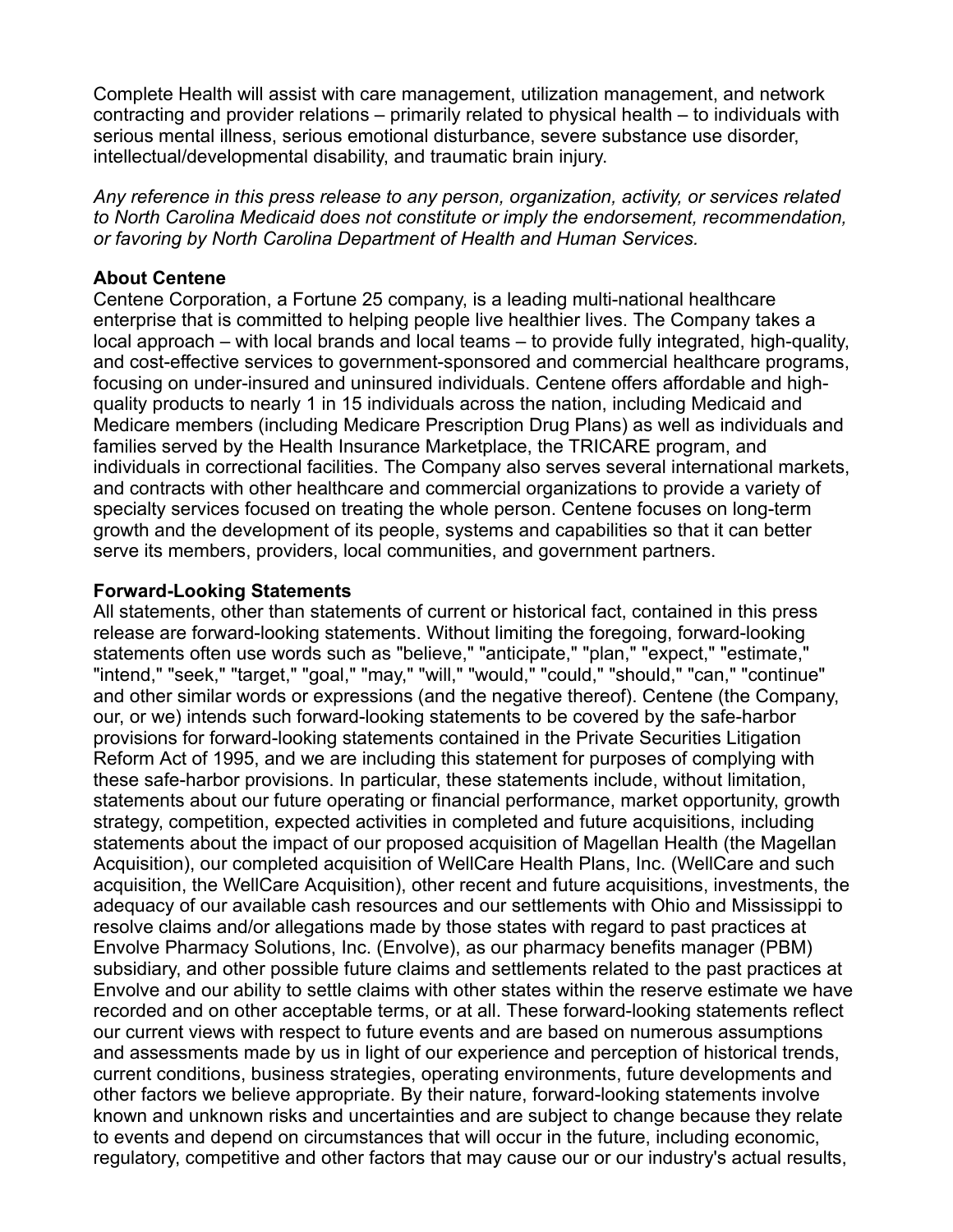levels of activity, performance or achievements to be materially different from any future results, levels of activity, performance or achievements expressed or implied by these forward-looking statements. These statements are not guarantees of future performance and are subject to risks, uncertainties and assumptions. All forward-looking statements included in this press release are based on information available to us on the date hereof. Except as may be otherwise required by law, we undertake no obligation to update or revise the forward-looking statements included in this press release, whether as a result of new information, future events or otherwise, after the date hereof. You should not place undue reliance on any forward-looking statements, as actual results may differ materially from projections, estimates, or other forward-looking statements due to a variety of important factors, variables and events including, but not limited to: the impact of COVID-19 on global markets, economic conditions, the healthcare industry and our results of operations and the response by governments and other third parties; the risk that regulatory or other approvals required for the Magellan Acquisition may be delayed or not obtained or are subject to unanticipated conditions that could require the exertion of management's time and our resources or otherwise have an adverse effect on us; the possibility that certain conditions to the consummation of the Magellan Acquisition will not be satisfied or completed on a timely basis and accordingly, the Magellan Acquisition may not be consummated on a timely basis or at all; uncertainty as to the expected financial performance of the combined company following completion of the Magellan Acquisition; the possibility that the expected synergies and value creation from the Magellan Acquisition or the WellCare Acquisition (or other acquired businesses) will not be realized, or will not be realized within the respective expected time periods; the risk that unexpected costs will be incurred in connection with the completion and/or integration of the Magellan Acquisition or that the integration of Magellan Health will be more difficult or time consuming than expected; the risk that potential litigation in connection with the Magellan Acquisition may affect the timing or occurrence of the Magellan Acquisition or result in significant costs of defense, indemnification and liability; a downgrade of the credit rating of our indebtedness; the inability to retain key personnel; disruption from the announcement, pendency, completion and/or integration of the Magellan Acquisition or from the integration of the WellCare Acquisition, or similar risks from other acquisitions we may announce or complete from time to time, including potential adverse reactions or changes to business relationships with customers, employees, suppliers or regulators, making it more difficult to maintain business and operational relationships; our ability to accurately predict and effectively manage health benefits and other operating expenses and reserves, including fluctuations in medical utilization rates due to the impact of COVID-19; competition; membership and revenue declines or unexpected trends; changes in healthcare practices, new technologies and advances in medicine; increased healthcare costs; changes in economic, political or market conditions; changes in federal or state laws or regulations, including changes with respect to income tax reform or government healthcare programs as well as changes with respect to the Patient Protection and Affordable Care Act and the Health Care and Education Affordability Reconciliation Act (collectively referred to as the ACA) and any regulations enacted thereunder that may result from changing political conditions, the new administration or judicial actions; rate cuts or other payment reductions or delays by governmental payors and other risks and uncertainties affecting our government businesses; our ability to adequately price products; tax matters; disasters or major epidemics; changes in expected contract start dates; provider, state, federal, foreign and other contract changes and timing of regulatory approval of contracts; the expiration, suspension, or termination of our contracts with federal or state governments (including, but not limited to, Medicaid, Medicare, TRICARE or other customers); the difficulty of predicting the timing or outcome of legal or regulatory proceedings or matters, including claims against our PBM business or whether additional claims, reviews or investigations relating to our PBM business will be brought by states, the